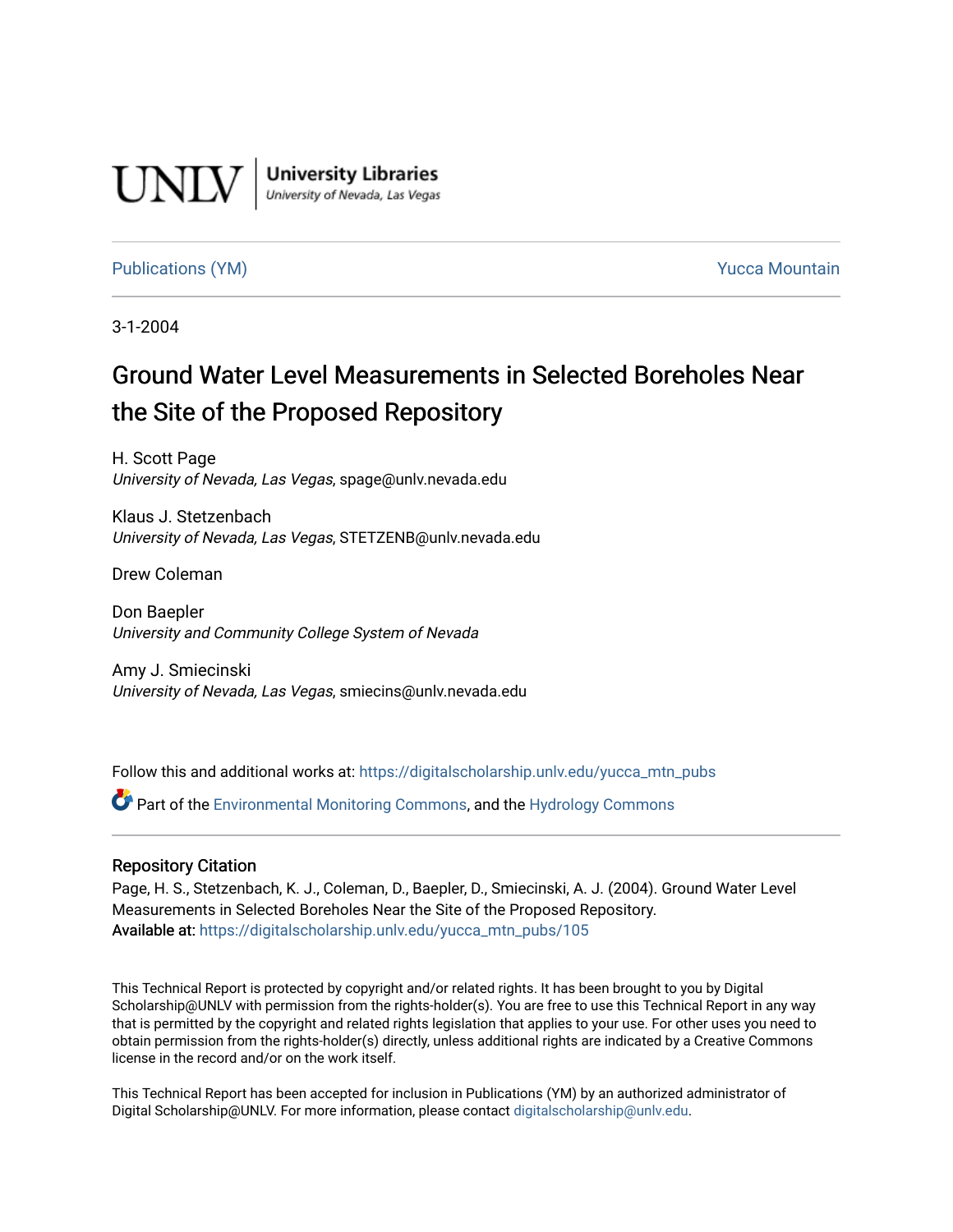*University and Community College System of Nevada (UCCSN)* 



## SCIENTIFIC INVESTIGATION PLAN

| Task Title:            | <b>Ground Water Level Measurements in Selected Boreholes</b><br><b>Near the Site of the Proposed Repository</b> |               |
|------------------------|-----------------------------------------------------------------------------------------------------------------|---------------|
| Task Number:           | <b>ORD-FY04-005</b>                                                                                             |               |
| Document Number:       | SIP-UNLV-029                                                                                                    |               |
| Revision:              | $\bf{0}$                                                                                                        |               |
| <b>Effective Date:</b> | <b>March 1, 2004</b>                                                                                            |               |
| Author:                | H. Scott Page<br><b>Author</b>                                                                                  | 2/3/2004      |
| Approvals:             | Klaus Stetzenbach<br>P. I., Technical Reviewer<br>$\overline{A}$                                                | 35604<br>Date |
|                        |                                                                                                                 | $6$ Feb 04    |
|                        | Drew Coleman<br><b>Technical Task Representative</b>                                                            | Date          |
|                        |                                                                                                                 | $2/1 - 04$    |
|                        | Donald Baepler /<br><b>Project Director</b>                                                                     | <b>Date</b>   |
|                        |                                                                                                                 | $2 - 11 - 04$ |
|                        | <b>QA</b> Manager<br><b>Amy Smiecinski</b>                                                                      | <b>Date</b>   |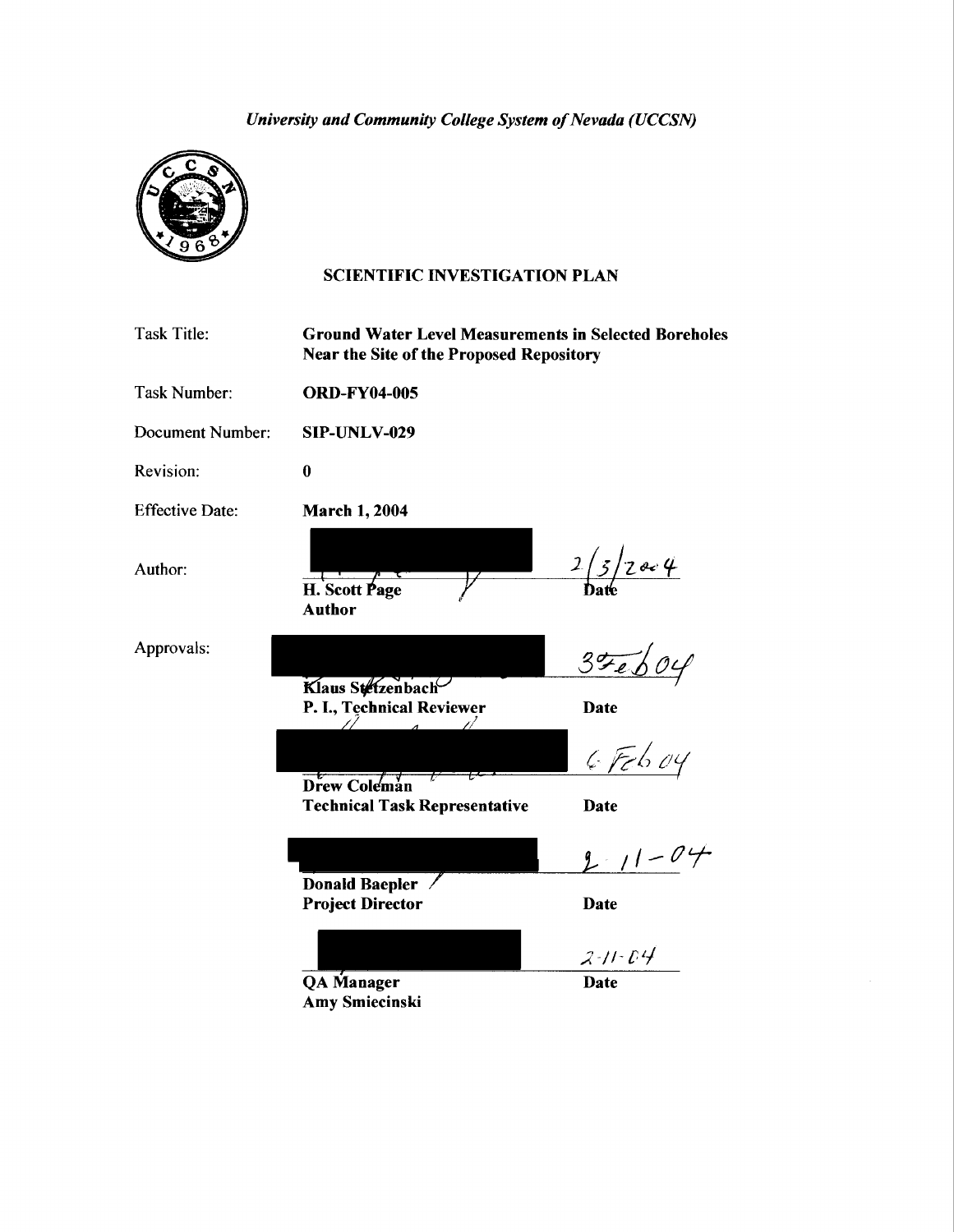| <b>Revision</b><br><b>Number</b> | <b>Effective</b><br>Date | <b>Description and Reason for Change</b> |
|----------------------------------|--------------------------|------------------------------------------|
| $\Omega$                         | March 1,<br>2004         | Initial Issue                            |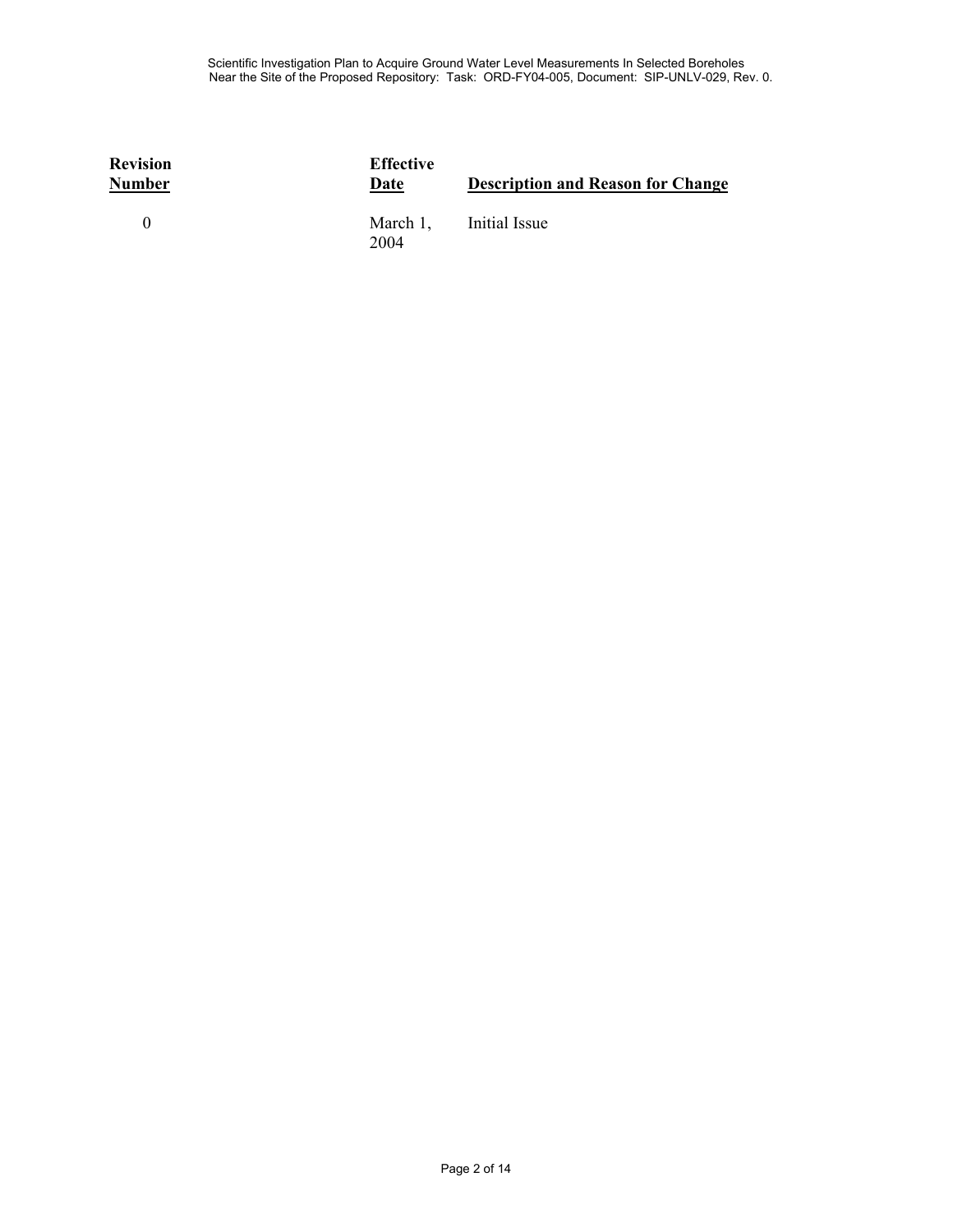## **SCOPE AND OBJECTIVE**

#### Scope

This Scientific Investigation Plan (SIP) presents an independent confirmatory study supporting previously gathered information and describes a program to acquire ground water level data in specific hydrologic boreholes near the site of proposed repository. The SIP is subject to the University and Community College System of Nevada (UCCSN) Quality Assurance (QA) program requirements. Through Cooperative Agreement DE-FC28-04RW12232 with the U.S. Department of Energy (DOE), the Harry Reid Center for Environmental Studies (HRC) at the University of Nevada – Las Vegas will conduct ground water level measurements in selected boreholes near the site of the proposed repository, and compile and submit generated data to the UCCSN Technical Data Archive (TDA). Twenty-eight (28) surface-based boreholes with 33 usable monitoring ports currently comprise the network. The boreholes are located within Areas 25 and 29 of the Nevada Test Site; others are on Bureau of Land Management land west of the Nevada Test Site in Nye County, Nevada (see table).

#### **Objective**

The objective of this task is to provide ground water level measurements of known accuracy and precision using manual and electronic methods. The HRC will use field-proven protocols and established implementing procedures for all aspects of data collection, analysis, management, and reporting. The water level measurements produced by this program will yield quality-assured data that can be reliably used for a variety of purposes including: continued site characterization, refinement of the local potentiometric surface, inputs to the Death Valley Regional Flow Model and related hydrologic characterization, to fulfill permit conditions issued by the State of Nevada, to monitor seismically-induced ground water fluctuations, and to support a proposed repository licensing application.

### Relationship to Previous Work

### *Historic Ground Water Level Trends*

Ground water level investigation is a critical part of long-term environmental monitoring for the Yucca Mountain project that currently includes important physical measurements such as seismic activity and precipitation measurement. Prior to HRC involvement, 20 years of historic water level data obtained by the USGS was used to map the local potentiometric surface in support of site characterization and for inputs to regional hydrologic modeling (Ervin, 1994). A statistical evaluation of historic data suggested that ground water levels near Yucca Mountain have been remarkably stable for at least 20 years and that most variability falls within ranges expected due to earth tidal forces and atmospheric pressure (Wilson, 2000). Results of trend analysis of water levels in 22 boreholes at Yucca Mountain measured between 1986 and 1993 indicated that 19 wells showed no statistically significant changes while 3 wells west of Solitario Canyon Fault showed very small but statistically significant positive trends (USGS, 1995). In addition, significant short-term seismically-induced water level fluctuations were detected in USW H-5and USW H-6 resulting from large earthquakes that occurred in 1992 in southern California and southern Nevada (O'Brien, 1993).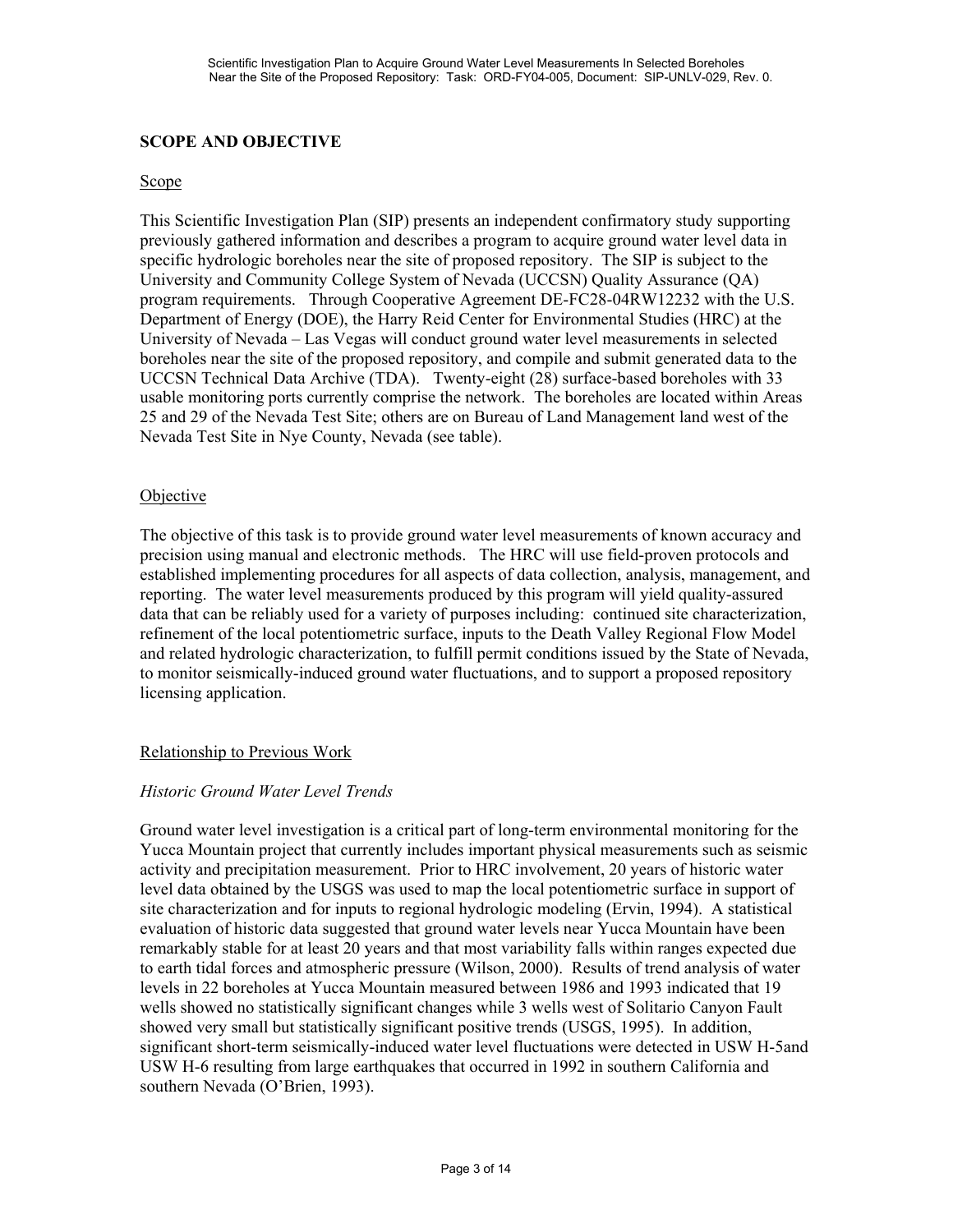|  |  | Wells Comprising the Yucca Mountain Ground Water Level Monitoring Network |
|--|--|---------------------------------------------------------------------------|
|--|--|---------------------------------------------------------------------------|

| <b>YMP Borehole</b><br><b>Name</b>             | Physiographic<br>Location                                                | Approximate<br>Depth to Wa-<br>ter (feet) | Current<br><b>Measurement Method</b>                                 | <b>Aquifer</b>                                             |
|------------------------------------------------|--------------------------------------------------------------------------|-------------------------------------------|----------------------------------------------------------------------|------------------------------------------------------------|
| <b>UE-29 a1</b>                                | <b>Upper Forty</b><br>Mile Wash                                          | 91                                        | <b>Hand Held Tape</b>                                                | <b>Alluvium</b>                                            |
| <b>UE-29 a2</b>                                | <b>Upper Forty</b><br>Mile Wash                                          | 97                                        | <b>Hand Held Tape</b>                                                | <b>Alluvium</b>                                            |
| <b>UE-29 UZN 91</b>                            | <b>Upper Forty</b><br>Mile Wash                                          | 58                                        | <b>Hand Held Tape</b>                                                | <b>Alluvium</b>                                            |
| <b>USW WT-1</b>                                | <b>Upper Busted</b><br><b>Butte Wash</b>                                 | 1545                                      | <b>Powered Electric Tape</b>                                         | <b>Volcanic Flow System</b>                                |
| <b>USW WT-2</b>                                | <b>Tributary to</b><br><b>Drill Hole Wash</b>                            | 1873                                      | <b>Transducer</b>                                                    | <b>Volcanic Flow System</b>                                |
| <b>UE-25 WT-3</b>                              | <b>South End Fran</b><br>Ridge                                           | 985                                       | <b>Powered Electric Tape</b>                                         | <b>Volcanic Flow System</b>                                |
| <b>UE-25 WT-4</b>                              | <b>Lower Prow</b><br>Ridge                                               | 1440                                      | <b>Powered Electric Tape</b>                                         | <b>Volcanic Flow System</b>                                |
| <b>UE-25 WT-6</b>                              | <b>Upper Yucca</b><br>Wash                                               | 919                                       | <b>Powered Electric Tape</b>                                         | <b>Volcanic Flow System</b>                                |
| <b>USW WT-7</b>                                | <b>Solitario</b><br>Canyon                                               | 1380                                      | <b>Powered Electric Tape</b>                                         | <b>Volcanic Flow System</b>                                |
| <b>USW WT-10</b>                               | <b>Crater Flat</b>                                                       | 1140                                      | <b>Transducer</b>                                                    | <b>Volcanic Flow System</b>                                |
| <b>UE-25 WT-12</b>                             | <b>West Side</b><br><b>Busted Butte</b>                                  | 1135                                      | <b>Powered Electric Tape</b>                                         | <b>Volcanic Flow System</b>                                |
| <b>UE-25 WT-13</b>                             | <b>Crater Flat</b>                                                       | 996                                       | Transducer                                                           | <b>Volcanic Flow System</b>                                |
| <b>UE-25 WT-14</b>                             | <b>Mouth of Drill</b><br>Hole Wash-<br>North End of<br><b>Fran Ridge</b> | 1135                                      | <b>Powered Electric Tape</b>                                         | <b>Volcanic Flow System</b>                                |
| <b>UE-25 WT-15</b>                             | <b>Lower 40-Mile</b><br>Wash                                             | 1160                                      | <b>Powered Electric Tape</b>                                         | <b>Volcanic Flow System</b>                                |
| <b>UE-25 WT-16</b>                             | <b>Upper Yucca</b><br>Wash                                               | 1550                                      | <b>Transducer</b>                                                    | <b>Volcanic Flow System</b>                                |
| <b>UE-25 WT-17</b>                             | <b>Busted Butte</b><br>Wash                                              | 1295                                      | <b>Powered Electric Tape</b>                                         | <b>Volcanic Flow System</b>                                |
| UE-25 c2                                       | <b>C-Well Complex</b>                                                    | 1319                                      | <b>Powered Electric Tape</b>                                         | <b>Volcanic Flow System</b>                                |
| <b>USW G-2</b><br>(Tube 2)                     | <b>Prow Ridge</b>                                                        | 1751                                      | <b>Powered Electric Tape</b>                                         | <b>Volcanic Flow System</b>                                |
| <b>USW H-1</b><br>(Tubes 2, 4)                 | <b>Upper Drill</b><br><b>Hole Wash</b>                                   | 1698 - 1879                               | <b>Powered Electric Tape</b>                                         | <b>Volcanic Flow System</b>                                |
| <b>USW H-3</b><br>(Upper & Lower<br>Intervals) | <b>YM</b> Crest                                                          | 2467                                      | <b>Powered Electric Tape</b>                                         | <b>Volcanic Flow System</b>                                |
| <b>USW H-4</b><br>(Lower Interval)             | <b>Tributary to</b><br><b>Drill Hole Wash</b>                            | 1700                                      | <b>Transducer</b>                                                    | <b>Volcanic Flow System</b>                                |
| <b>USW H-5</b><br>(Upper & Lower<br>Intervals) | <b>YM</b> Crest                                                          | 2307                                      | PET (upper)<br><b>Transducer (lower)</b>                             | <b>Volcanic Flow System</b>                                |
| <b>USW H-6</b><br>(Upper & Lower<br>Intervals) | Solitario<br>Canyon                                                      | 1726                                      | <b>Powered Electric Tape</b><br>(lower)<br><b>Transducer</b> (upper) | <b>Volcanic Flow System</b>                                |
| <b>USW VH-1</b>                                | <b>Crater Flat</b>                                                       | 603                                       | <b>Powered Electric Tape</b>                                         | <b>Volcanic Flow System</b>                                |
| $UE-25$ J-11<br>UE-25 J-12                     | <b>Jackass Flats</b><br><b>Jackass Flats</b>                             | 1042<br>745                               | <b>Powered Electric Tape</b><br><b>Powered Electric Tape</b>         | <b>Volcanic Flow System</b><br><b>Volcanic Flow System</b> |
| UE-25 J-13                                     | <b>Jackass Flats</b>                                                     | 930                                       | <b>Powered Electric Tape</b>                                         | <b>Volcanic Flow System</b>                                |
| <b>UE-25 p1</b>                                | <b>Near C-Well</b><br>Complex                                            | 1185                                      | Transducer                                                           | <b>Carbonate Aquifer</b>                                   |
| <b>USW SD-1 ST1</b>                            | <b>YM Crest</b>                                                          | 2510                                      | <b>Powered Electric Tape</b>                                         | <b>Volcanic Flow System</b>                                |

\* Boreholes USW H-1, Tubes 1 & 3, and USW WT-24 are no longer measured due to downhole obstructions and are not listed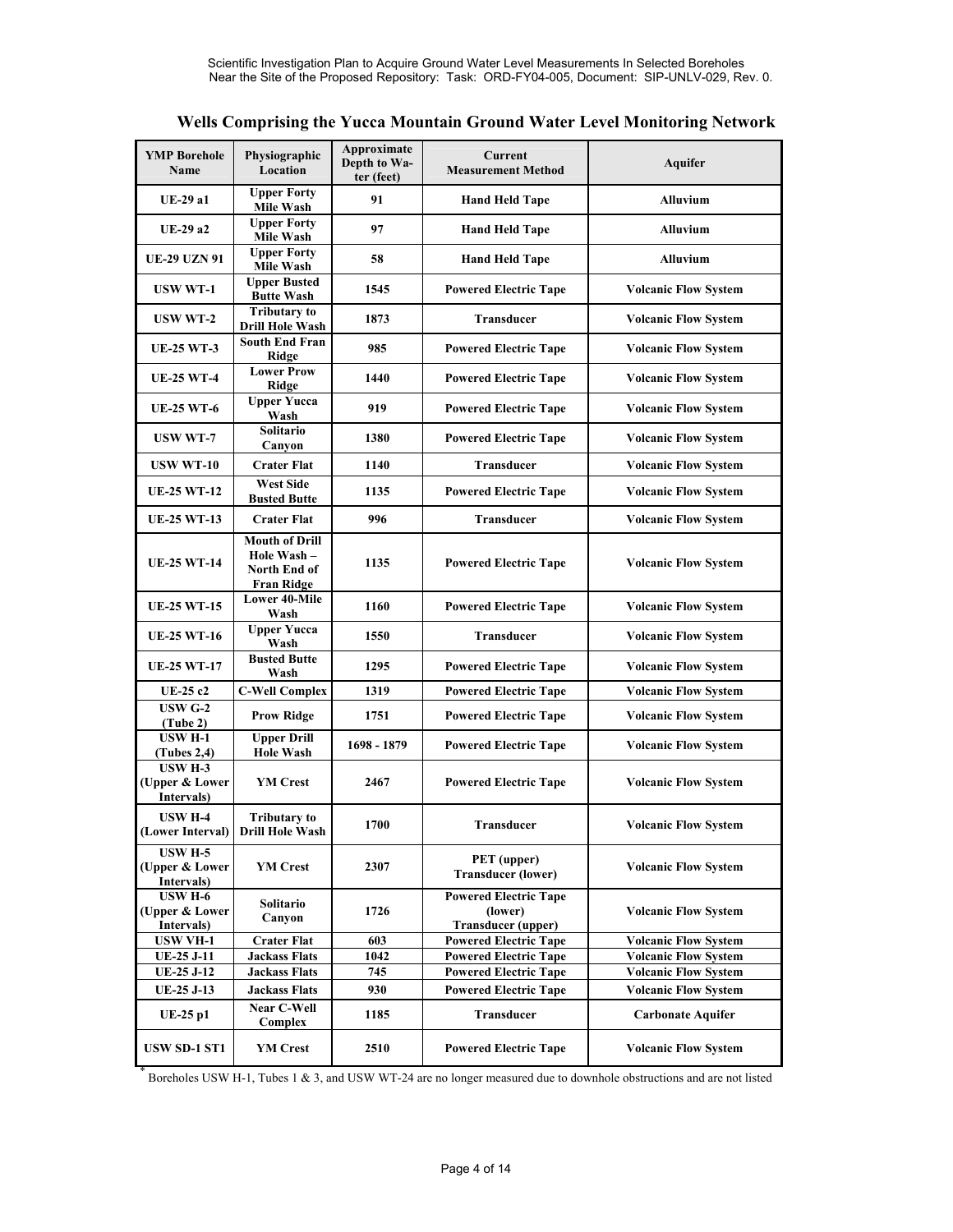## *Recent Ground Water Level Trends*

More recently, analysis of HRC-acquired quarterly ground water level data collected during 2002 using manual techniques from 18 boreholes in the volcanic flow system aquifer (USW WT-1, UE125 WT-3, UE-25 WT-4, UE-25 WT-6, USW WT-7, USW WT-10, UE-25 WT-12, UE-25 WT-14, UE-25 WT-15, UE-25 WT-17, USW WT-24, UE-25 c2, USW G-2, UE-25 J-11, UE-25 J-12, UE-25 J-13, USW VH-1, and USW SD6 ST-1). This analysis appears to support the general concept of highly stable ground water levels in deep wells in the Upper and Lower Volcanic Flow System near Yucca Mountain developed by the previous twenty years of measurements. Water levels in the only manually-measured borehole penetrating the carbonate aquifer (UE-25 p1) also exhibited very small variability, as did the 3 manually-measured wells in shallow coarse alluvium in Upper Forty Mile Canyon (UE-29 a1, UE-29 a2, and UE-29 UZN 91. Water levels in 3 wells electronically measured (USW WT-2, UE-25 WT-13, and USW H-5) exhibited similar low variability (Page, 2003).

In addition to quarterly monitoring measurements, there is considerable interest in continuous monitoring of ground water levels near the site of the proposed repository as a method to record seismically-induced changes. As part of work performed during the preceding cooperative agreement under this new seismic monitoring initiative, HRC successfully instrumented 7 boreholes with downhole instruments capable of measuring fluctuations in the 0.1 to 0.01-foot range at sampling rates as fast as one measurement per second. Small, short-term fluctuations induced by earthquakes nearly 5000 kilometers from Yucca Mountain have been detected. This continuous monitoring system can also provide a record of ground water level fluctuations caused by other natural phenomena such as earth tide forces, atmospheric pressure changes, and by nonnatural events such as well pumping.

## **APPROACH**

### Data Collection Methodology

Ground water level measurements will be obtained using two methods, manual and electronic. Manual methods will involve the use of three types of graduated tapes: A Powered Electric Tape (PET), a Reference Steel Tape (RST), and a hand-held steel tape. The PET will be used for routine measurements at approximately 29 boreholes, the hand-held steel tape for measurements in 3 shallow wells emplaced in alluvial materials, and the RST will be used as a calibration standard for the PET in 6 wells. Electronic digital pressure transducers have been installed in 7 wells with plans to install  $1 - 2$  additional instruments per year on the network. Boreholes proposed for instrumentation will be selected in consultation with DOE and other interested organizations.

#### Site Access, Remote Access, and Training

Field activities related to this task take place in the Yucca Mountain site access and remote access control zones. Compliance with government site access and remote access procedures is required at all times. UCCSN personnel designated for field work on this task will have experience with remote access operations and data collection, environmental, safety, and health compliance requirements/standards, and surface-based borehole safety/security. The UCCSN training and experience requirements for this task have been developed in accordance with QAP-2.1, "Qualifications, Indoctrination, and Training of Personnel" and are described in the task-specific Training Matrix and position descriptions.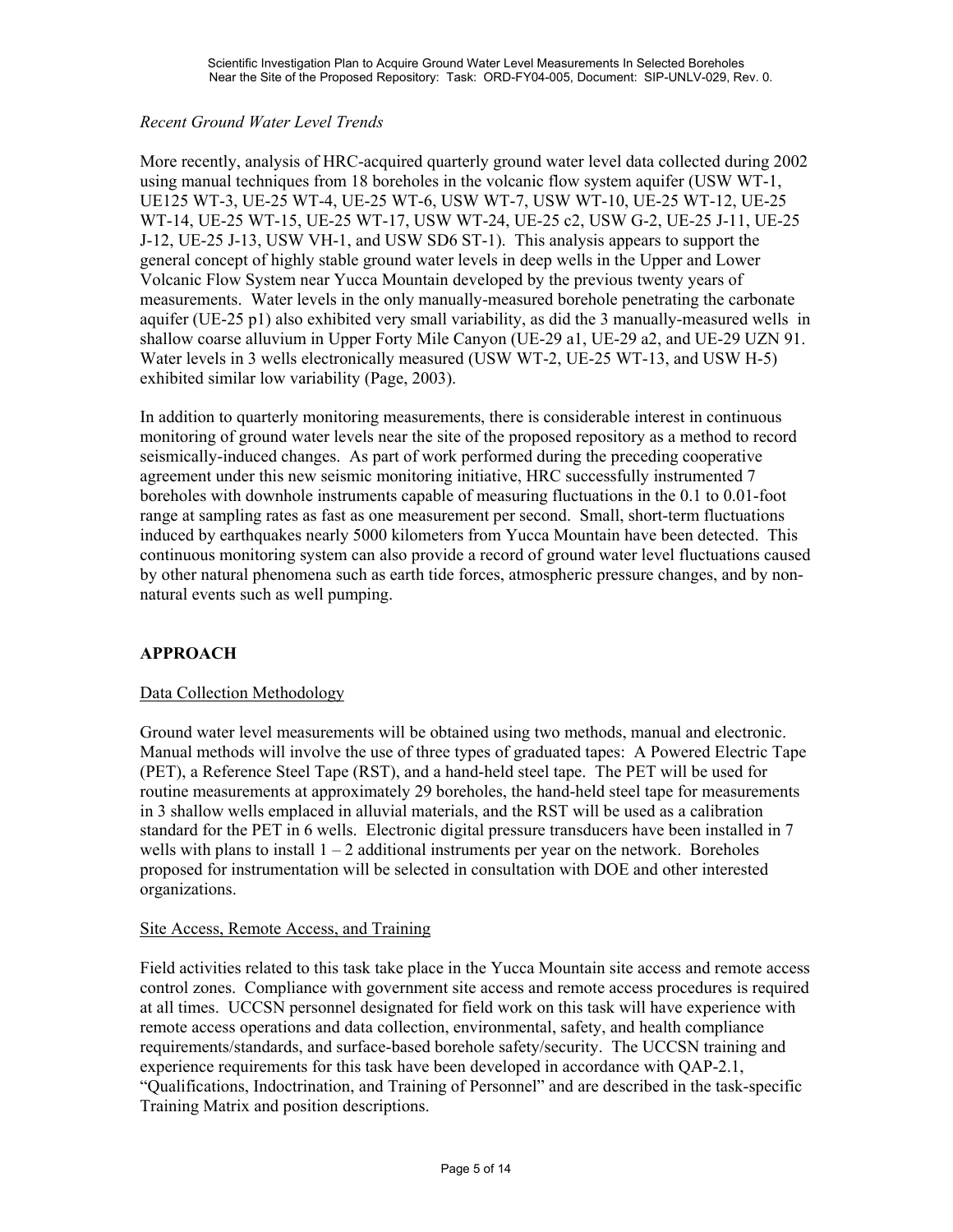## Data Management

Tape-measured ground water level data will be manually recorded in the field using standardized depth-to-water measurement forms, and then entered into spreadsheets in the office using Microsoft Excel 2002™. Data will be reduced and compiled using calculations embedded in spreadsheets (cell calculations) that account for a number of variables affecting water level measurements including borehole deviation data and calibration data for the instrument in use for the measurement.

Electronically-measured water level data will be stored in a user-programmable, on-board microprocessor located in the downhole pressure transducer. Data will be transmitted to surface in a vendor-supplied format and collected at the surface with a laptop computer or hand-held personal data assistant. In the laboratory, the data will be exported to Microsoft Excel 2002™ for further processing, display, analysis, and reporting. All collected data will stored and backed up daily on a secure, password-protected server.

## **SCHEDULE**

For boreholes where manual techniques are utilized, ground water level measurements will be made quarterly. For boreholes where electronic measurement techniques are utilized, ground water level measurements will be made continuously (according to a pre-programmed measurement rate, usually hourly or daily), and the results collected quarterly in coordination with manually-acquired measurements. Requests for measurements made at boreholes other than those designated in the periodic network (see table above) or at other than the quarterly schedule must be made by the DOE Technical Task Representative or a designate. Reduced data acquired using both techniques will be submitted to TDA annually. Reports, other than reduced data submissions, will not normally be required or submitted, with the exception of final technical reports at task close-out.

A comprehensive set of implementing procedures governing all aspects of data management was developed at the outset of the previous ground water level measurement task. These procedures will be used for the current task and will be reviewed and revised as necessary for compliance with applicable technical and quality assurance requirements.

## **INTERFACE CONTROLS**

Task execution relies upon the following external and internal organizational elements:

| <b>External Interfaces:</b> | Yucca Mountain Cooperative Agreement     |              |  |
|-----------------------------|------------------------------------------|--------------|--|
|                             | <b>Technical Contact:</b>                | <b>TBD</b>   |  |
|                             | DOE Institutional Affairs Specialist:    | TBD          |  |
|                             | DOE Technical Task Representative:       | Drew Coleman |  |
|                             | Bechtel-SAIC, LLC                        |              |  |
|                             | <b>Test Coordination Office Contact:</b> | Mark Esp     |  |
|                             | U.S. Geological Survey Liaison:          | Glenn Locke  |  |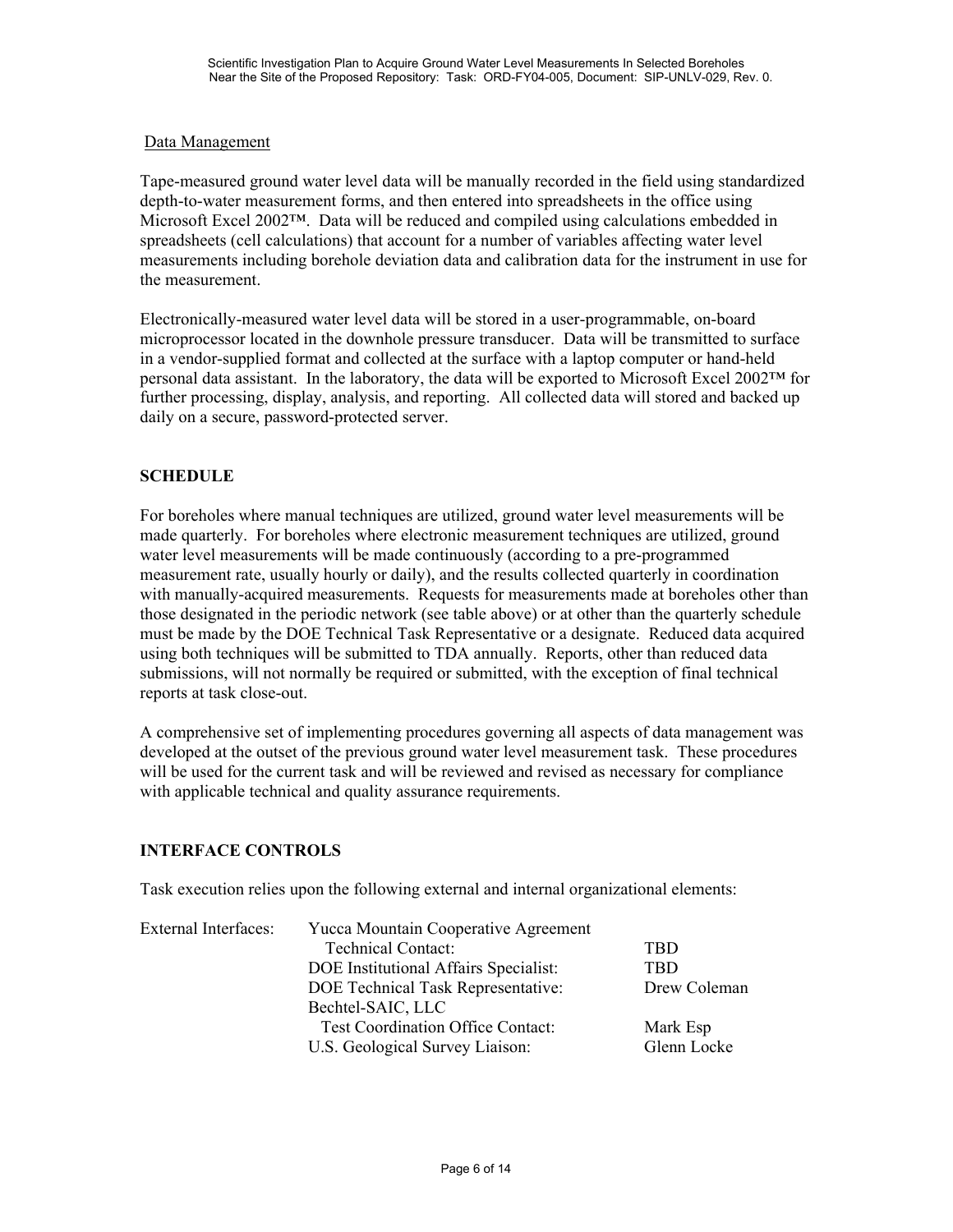| Internal Interfaces: | $PI^+$                      | Klaus Stetzenbach |
|----------------------|-----------------------------|-------------------|
|                      | Co-PI and Project Director: | H. Scott Page     |
|                      | Investigator:               | Jim Cizdziel      |
|                      | Investigator:               | Amanda Brandt     |
|                      | <b>Quality Control:</b>     | Ingrid Wengatz    |
|                      |                             |                   |

Task coordination at the federal government level will take place with the DOE Technical Task Representative. The Bechtel-SAIC, LLC Test Coordination Office (BSC TCO) Contact will manage routine borehole access requests, borehole safety, security, and physical modification requirements, and the HRC tracer/fluid/materials reports that are submitted quarterly. At specific boreholes where a permanent HRC transducer installation precludes independent U.S. Geological Survey (USGS) access, HRC measurements will be reported to the USGS upon request from the USGS Data Contact. This requirement has recently applied to the following boreholes: UE-25 WT-13, and UE-25 p1.

Occasionally, USGS or BSC may require short-term access to boreholes within the network. The BSC TCO Contact will coordinate USGS, BSC, and HRC access requests to prevent operational conflicts. Communication and documentation between HRC and external elements will be exchanged either via telephone or e-mail, depending on the type of action involved.

## **IMPLEMENTING PROCEDURES AND STANDARDS**

As previously described, a comprehensive set of implementing procedures governing all technical and quality aspects of the task was developed at the outset of the previous ground water level task. These procedures will be revised and additional procedures created, as necessary, for proper task execution and/or for QA compliance. The following procedures currently govern this task:

### Procedure

|                               | Title                                                           |
|-------------------------------|-----------------------------------------------------------------|
| IPLV-035, Rev.1:<br>$\bullet$ | "Calibrating Water Level Measurement Equipment Using the        |
|                               | Reference Steel Tape"                                           |
| $IPLV-036$ :                  | "Ground Water Level Monitoring Using a Hand-Held Steel          |
| $\bullet$                     | Tape"                                                           |
| <b>IPLV-037, Rev. 1:</b>      | "Ground Water Level Monitoring Using a Powered Electric         |
| $\bullet$                     | Tape"                                                           |
| $IPLV-038$ :                  | "Ground Water Level Monitoring Using A Digital Pressure         |
| $\bullet$                     | Transducer"                                                     |
| $IPLV-0.54$ :                 | "Using the Reference Steel Tape to Acquire Data for Calibration |
| ٠                             | of Ground Water Level Measurement Equipment"                    |
| QAP-8.3:                      | "Borehole Protection and Access".                               |

QAP-8.3 currently governs field operations aspects of the task but is expected be superceded in the 2nd Quarter 2004 by, "Borehole Security and Access, LP-2.28Q-BSC, Revision 0, ICN 0" (in review), developed by BSC for DOE. When finalized, it will be adopted by the HRC and become the current standard for field operations at all boreholes listed in the table on Page 4.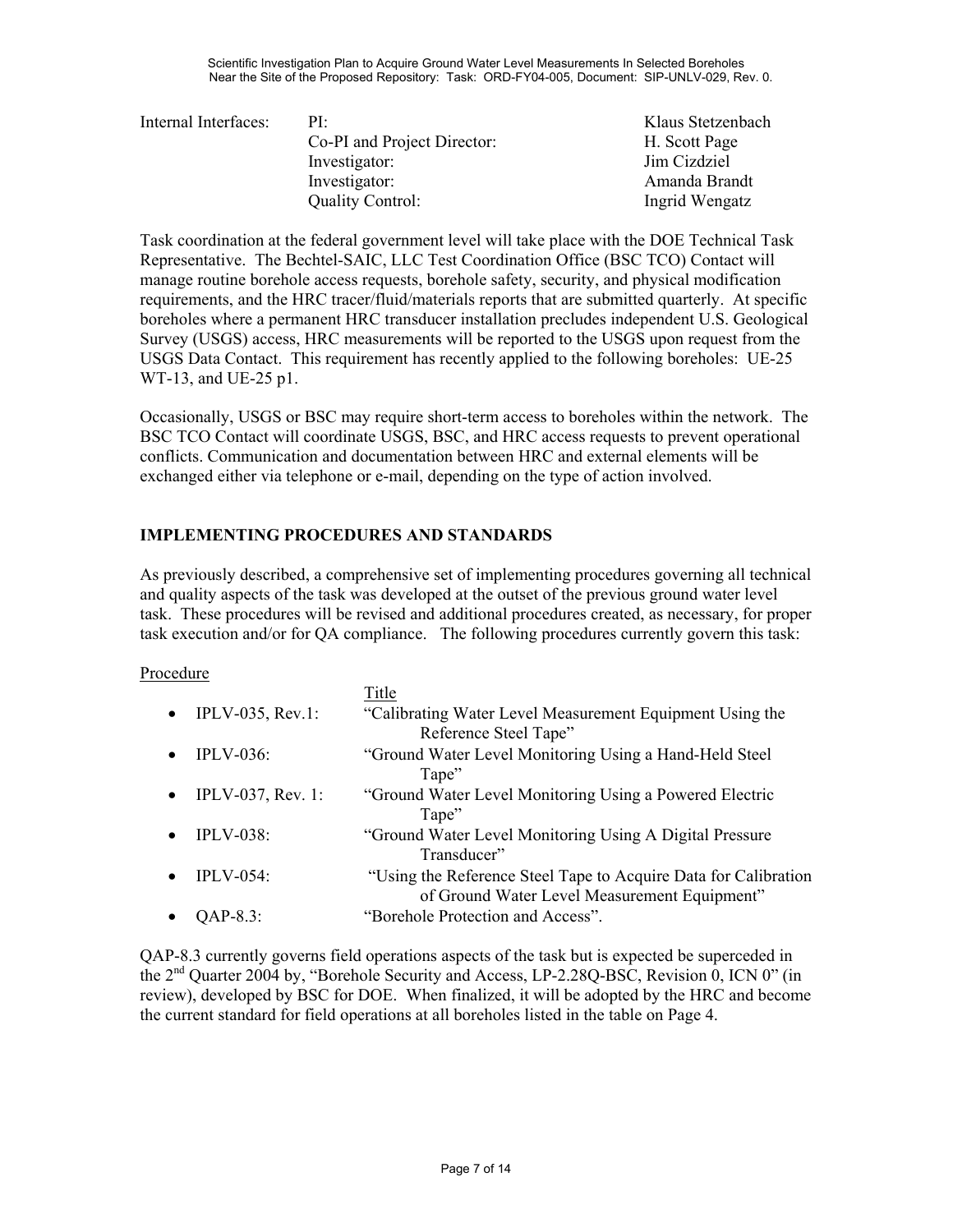• Field Work Package SB-97-009, R1: "Surface-Based Borehole Instrumentation and Monitoring".

Field Work Package SB-97-009, R1, outlines process controls utilized by the BSC TCO to manage surface-based borehole monitoring and testing and governs a number of monitoring and testing activities including water-level measurements. The primary section affecting HRC task implementation is Section 4.0, 'Administrative (NON-Q) Instructions'.

## **EQUIPMENT AND INSTRUMENTATION**

### Manual Measurement Equipment

The PET (designated PET-1) consists of a 3000-foot, weighted electrical cable marked in hundredths-of-a foot units. The tape contains two wire conductors, one of which ends in a probe at the zero point on the electric tape. The other conductor is attached to the weight at the end of the electric tape. A battery provides power to the tape. When both the weight and the probe are in the water, an electrical circuit is completed (ground water conducts electricity allowing for an accurate depth-to-water measurement), and is sensed by circuitry in the electric tape reel at the surface. Completion of the circuit is indicated by a light and a buzzer on the instrument reel at the surface, indicating the probe has reached to the top of the water column in the well. The tape is powered by a variable speed electric motor attached to the tape reel which facilitates insertion and withdrawal of the tape from the borehole. PET-1 is calibrated annually using the Reference Steel Tape as a standard. During transit to and from Yucca Mountain, the PET will secured in a University-owned vehicle under the control of HRC personnel. When not in use, it may be stored either inside an HRC laboratory on in a University-owned vehicle. While undergoing maintenance, it will under the control of a designated hydrologic field support services vendor who maintains HRC-owned field equipment.

During the  $4<sup>th</sup>$  Quarter of 2003, the HRC acquired a new Powered Electric Tape (designated PET-2) with configuration identical to that of PET-1. This tape will be calibrated annually and used as standby/backup equipment for routine measurement operations.

The hand-held steel tape (designated STA-1) is a 100-foot, graduated survey tape, the first 2 feet of which are marked in hundredths-of-a foot increments. The tape is wound onto an 8-inch spool, which is deployed and retracted using a hand crank. Currently, a non-lead weight is semipermanently attached to the tape. The tape is used by coating the lower part of the tape (approximately 1 foot) with a water-alterable material, lowering the tape so that part of the coated portion is below the expected water level in the borehole, and held in this position long enough to allow the water in the borehole to "mark" the water-alterable material on tape. STA-1 tape is not subject to operational variability due to its short length and is not calibrated. During transit to and from Yucca Mountain, STA-1 will secured in University-owned vehicles under the control of HRC personnel. It may also be temporarily stored in an HRC laboratory.

The Reference Steel Tape (RST) is a  $\frac{1}{4}$ -inch-by-2,800-foot, graduated tape mounted on an aluminum frame and powered by an electric motor. Since 1986 it has been the standard against which all ground water measuring equipment used on the Yucca Mountain Project is calibrated (Boucher, 1994). This tape is itself calibrated, and has traceability to National Institute of Standards and Technology through a series of other steel tapes, notably another calibrated 2,000 foot Reference Steel Tape. Mechanical stretch and thermal expansion coefficients have been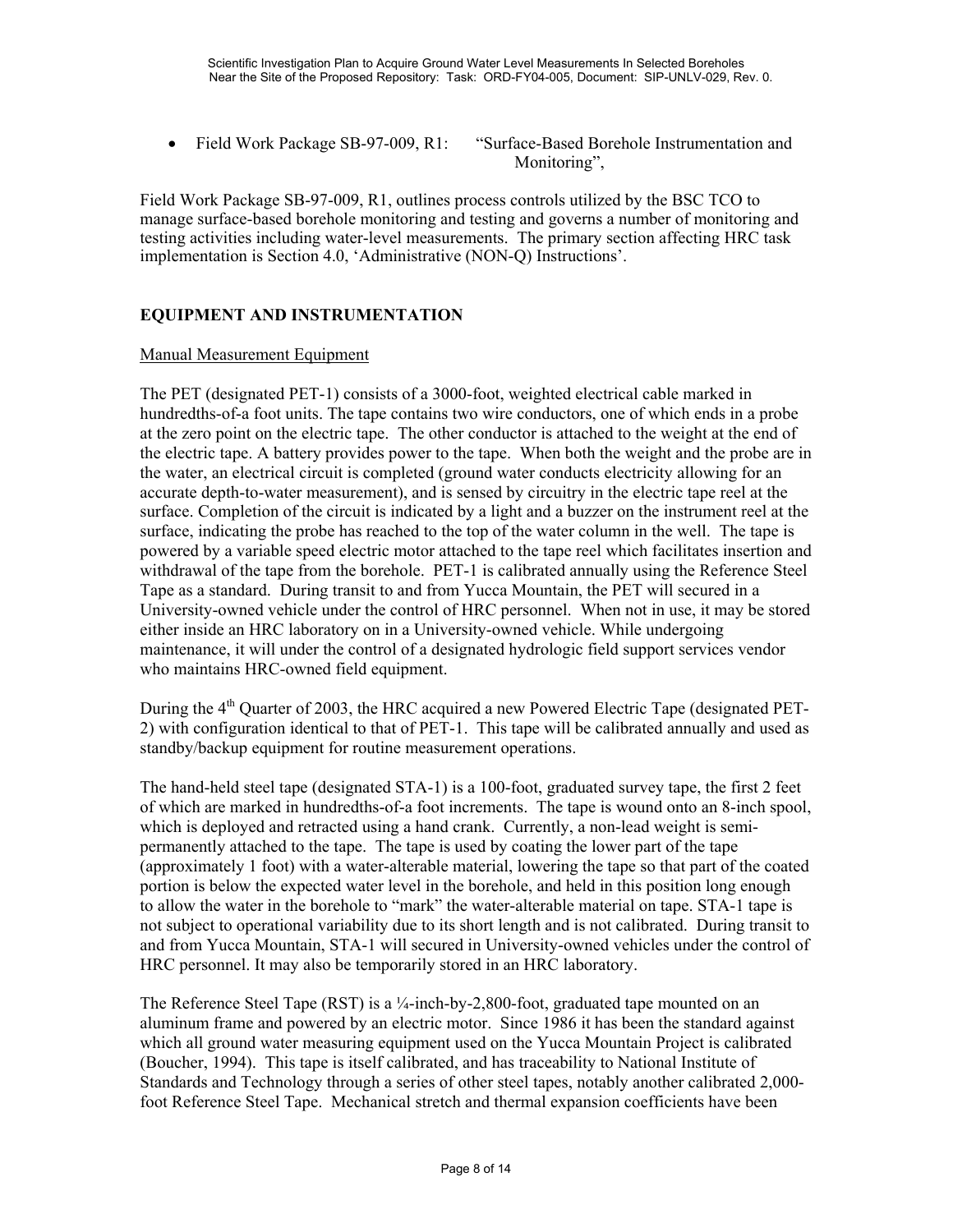applied to correct measurements made with RST to obtain true depth-to-water measurements below measurement points. Since the RST is the reference standard for all equipment calibrations, and because it is not subject to operational variability, subsequent calibration is not required beyond that originally documented in the following: "Accession NNA.19900906.0059, Calibration of the 2800-foot Reference Steel Tape", M. Boucher, USGS", August 1990". The RST will be stored inside an HRC laboratory and transported to and from Yucca Mountain in a University vehicle under the control of HRC personnel.

## Electronic Measurement Instrumentation

The digital pressure transducer consists of a stainless steel instrument body containing an integrated silicon strain-gauge pressure sensor capable of measuring and recording temperature and pressure, depth, or drawdown; the body includes a pressure sensor, a temperature sensor, temperature-compensated real-time clock, a back-up capacitor (60 minutes) microprocessor, 1 MB on-board data-storage memory, and an internal AA battery set. The instrument is suspended inside the borehole casing beneath the water surface with either a submersible Teflon® or polyethylene cable that closes off the back of the instrument body, provides optional external power and communication signals, cable strain relief, venting, and means to anchor the probe to the wellhead. The device is programmed using a special communication cable either in the laboratory or in the field. A laptop computer and/or personal data assistant with vendor-supplied software are used to program the instrument, establish connection, and retrieve data stored on the downhole instrument. Transducers are calibrated by an independent outside service. Prior to deployment and after retrieval, transducers will be stored in the HRC in a locked office. During calibration they will be under chain-of-custody control by the HRC and the designated calibration laboratory.

## **SOFTWARE**

Microsoft Excel 2002™ will be used to process, compile, and report manually-acquired measurements. Electronic transducer data are acquired by specialized, vendor-supplied software and firmware supplied by the hardware vendor. This software and firmware is stored on the onboard instrument microprocessor data logger. Known as 'Win-Situ 2000' (for the desktop and laptop PC) and 'Pocket-Situ' (for the personal data assistant), they are the operating system for the transducer and provide the user interface for programming, data retrieval, instrument status, and first-look data analysis. This software contains a data export module to Microsoft Excel 2002™ for detailed analysis and visualization.

## **PROCUREMENTS AND SUBCONTRACTS**

The HRC currently utilizes the services of the Bechtel-Nevada Standards and Calibration Laboratory to calibrate and verify accuracy of electronic pressure transducers when first procured and annually thereafter.

The HRC procures electronic transducers, cables, and associated software/firmware from an outside vendor. The primary quality-affecting aspects of this procurement are the accuracy and precision of the transducers, which are verified during calibration by BN as described above.

The HRC receives hydrologic field support services from an outside vendor who maintains HRCowned field equipment and provides field support for transducer installation and retrieval using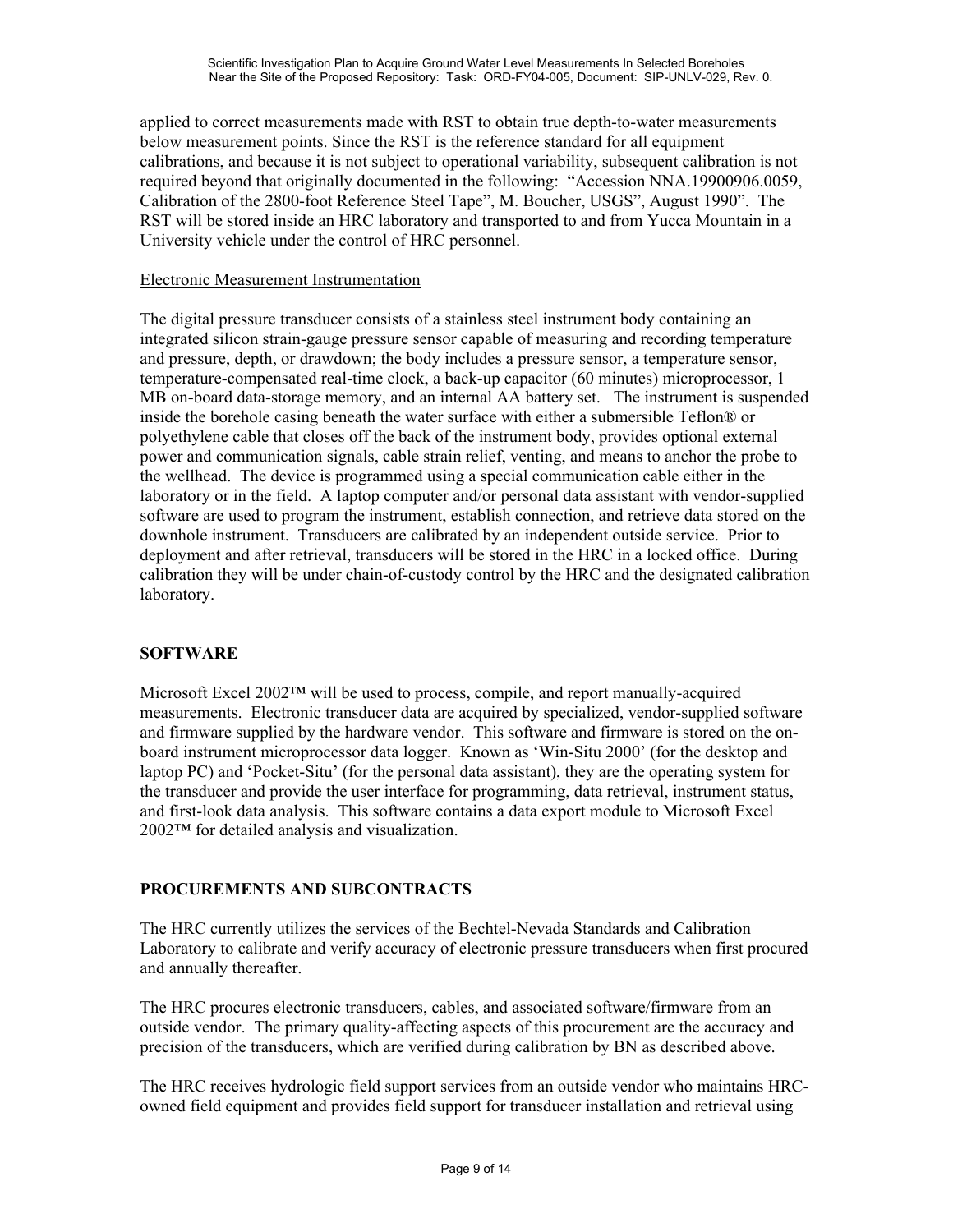the HRC-owned cable deployment trailer. These services are labor-oriented and do not involve equipment or services that are quality-affecting.

## **HOLD POINTS AND SAMPLES**

There are no hold points or samples associated with this task.

## **QUALITY CONTROL – ACCURACY, PRECISION AND ERROR**

#### Manual Measurements

Relative accuracy is assessed by comparing PET measurements taken from shallow, mid-level, and deep depth intervals with Reference Steel Tape measurements in the same wells (IPLV-035). Recent calibration results (August 2003) indicate that PET measurements are 99.98% as accurate as those made by the RST over the entire measured depth range of wells in the monitored network, without calibration correction factors, or within a mean error of  $\pm$  0.33 feet. With calibration factors applied, accuracy approaches 100% relative to RST. Absolute accuracy of the water level altitude in the borehole produced in accordance with the applicable procedure can not be quantified with certainty because the absolute accuracy of the altitude of the reference point and the borehole deviation associated with each specific well/borehole will not always be known exactly. Measurement precision, or the repeatability of successive measurements within a specified range, is affected by a variety of factors, but predominately by downhole conditions usually not apparent from the surface (Boucher, 1994).

As a practical matter, precision of the PET measurements may vary significantly (i.e., <0.1 to 0.01 feet) at the same well and from well-to-well. The desired measurement precision of  $\pm$  0.01 feet is usually obtained by proper field deployment of the measuring tape, but significant repeat measurement variations may occur even with good field technique. Repeat measurement precision and operator field judgment form the basis for data acceptance criteria. Illustrative examples of typical field situations involving operator judgment about precision and data acceptance is presented in IPLV-037. If the PET is properly deployed and downhole conditions do not adversely affect the tape hanging in the borehole, successive or repeat field measurements should be either equal to or within  $\pm 0.01$  feet of the first measurement, which is the smallest increment marked on the graduated tape. If downhole conditions appear to be adversely affecting measurement accuracy and/or precision leading to produced data not meeting acceptance criteria (which has occurred in certain boreholes in the network), measurement will be suspended at these locations and the BSC TCO notified in accordance with applicable procedures.

Measurement errors associated with the PET derive from operator proficiency, the degree of adherence to applicable field procedures, time between successive measurments at boreholes, environmental and downhole conditions, and other factors described in IPLV-037. For STA-1, it is generally possible to produce repeat measurements with precision of  $\pm$  0.01 foot. No relative accuracy or degree of correctness is claimed for STA-1 measurements since this piece of equipment is not subject to operational variability and it is not routinely calibrated. . Successive STA-1 measurements made in accordance with IPLV-036 that fall within  $\pm$  0.01 feet will therefore be considered accurate and acceptable. Sources of STA-1 measurement error are similar to those that apply to the PET, and are described in IPLV-036.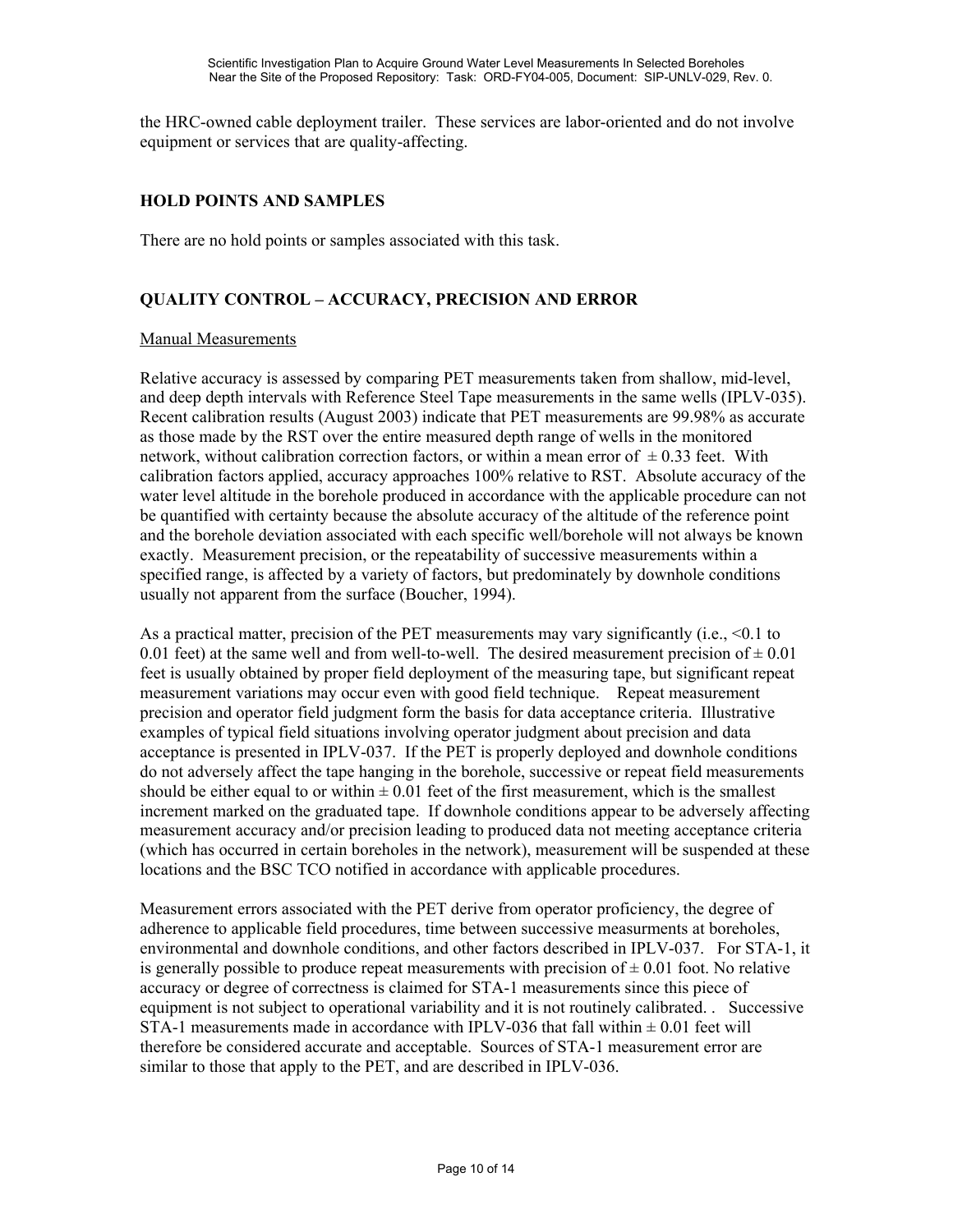### Electronic Measurements

The manufacturer's stated instrument accuracy rating is the basis for accuracy, precision, and data acceptance. If third party calibration confirms the stated accuracy rating is correct, then calculating instrument accuracy will be determined by multiplying the instrument measurement range (feet), by the stated accuracy rating  $(\pm 0.1\%$  of full measurement range-feet). Accuracy will vary with instrument model (i.e., 5, 15, or 30 PSI rating), with lower PSI models having better manufacturer-stated accuracy. As with the PET, absolute accuracy of the water level altitude in the borehole measured electronically can not be known with certainty because the absolute accuracy of the altitude of the reference point and the borehole deviation associated with each specific well/borehole will not always be known exactly.

Based on the method of calculating electronic instrument accuracy described, the relative accuracy of a 30 PSI instrument will be  $\pm 0.83$  inches (0.069 feet) of water over its entire pressure/depth range of 69 feet (see IPLV-038). For any calibrated 30 PSI-rated instrument, all produced data that falls within  $a \pm 34.5$ -foot ground water level fluctuation range within the borehole will therefore be acceptable. For example, for a well with a water level elevation of 1700.00 feet above mean sea level (MSL), any measured change between 1665.50 and 1734.50 feet above MSL would retain a relative accuracy of  $\pm$  0.83 inches. Since the average annual fluctuation of most boreholes within the periodic network is less than 2 feet, this is well within expected fluctuation ranges on the periodic network. This takes into account unusual events such as the largest seismically-induced ground water level fluctuation ever measured, which occurred in 1992 as a result of an M 7.6 earthquake near Landers, CA that caused a 3-foot change at borehole USW H-5 (Fenelon and Moreo, 2002) which persisted for several weeks.

For routine ground water level monitoring, the relative accuracy of electronic data from a 30 PSI instrument is comparable to that produced by manual techniques such as the PET: nearest 0.01 foot for PET-1 vs. approximately 0.07 foot for electronically produced data. However, electronic measurements do not require repetitive corrections to account for tape stretch variations, borehole depth or deviation from vertical, although these corrections are conceptually 'included' in electronic measurments because the PET will be used establish the reference water level altitude which will be the basis for subsequent electronic measurments. Like manual measurements, the absolute accuracy of the water level altitude in the borehole measured electronically will be uncertain because the individual absolute accuracy of the altitude of the reference point or measurement point will not always be known exactly.

Since the PET will be used to establish a reference level for subsequent electronic measurements, these measurements will theoretically contain the associated relative accuracy errors. However, any such propagated errors which will be systematic. Errors associated with manual measurements are relatively non-systematic since they are subject to more environmental, observational, mechanical, and gross data recording mishaps than electronic data.

Precision of derived data will be derived from the manufacturer's specifications. If third party calibration confirms the claimed accuracy is correct, then the manufacturer stated precision (30 PSI instrument) for successive measurements will be within 99.7% (3 standard deviations) of the stated accuracy of  $\pm$  0.83 inches (0.069 feet) of water over the entire pressure/depth range.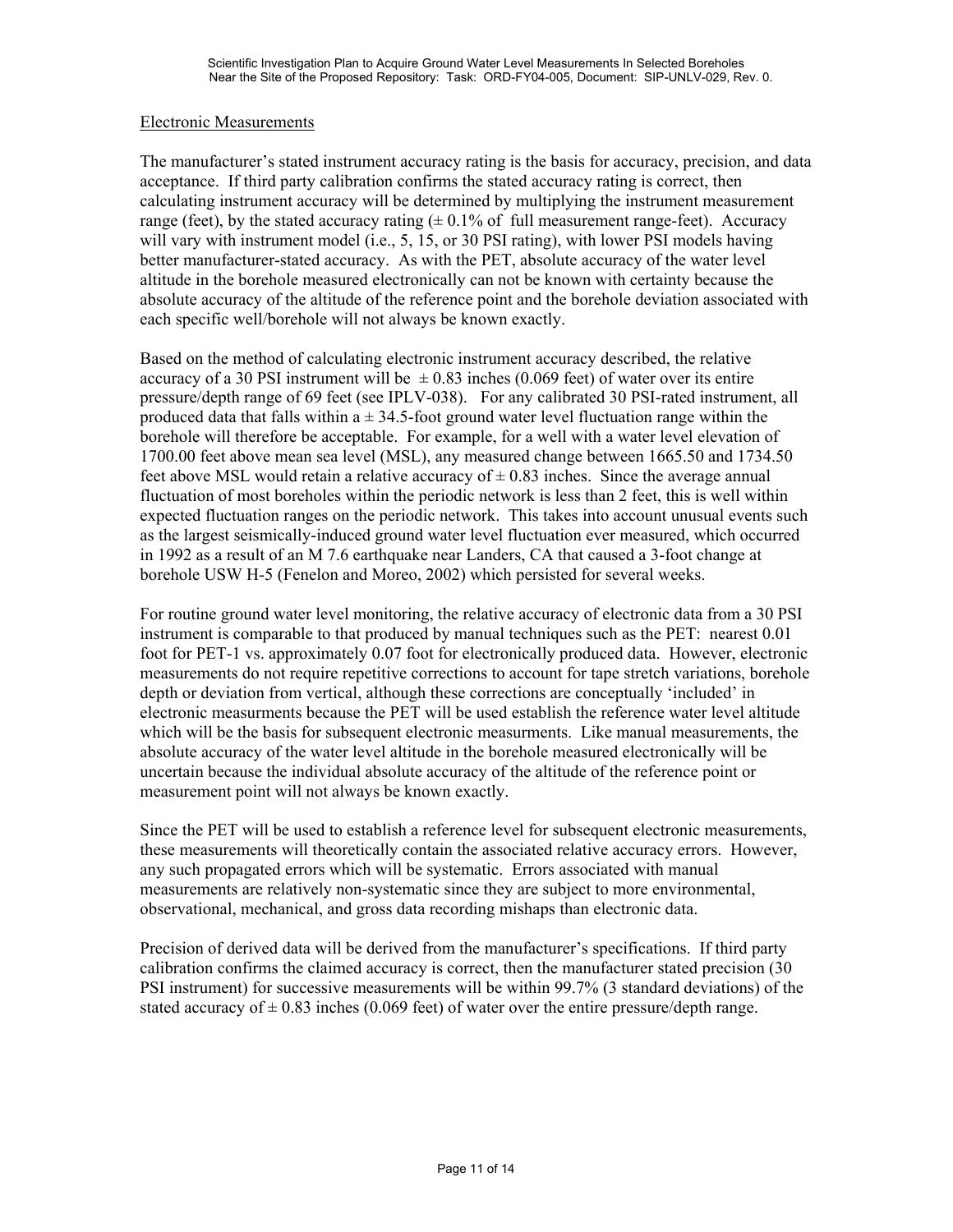## **DATA RECORDING, REDUCTION, AND REPORTING**

The water level measurements produced by this program must be qualified in order to yield data that can be reliably used as direct inputs to technical products, models, and for other scientific uses. This section describes the general data flow path from field acquisition, through processing, corrections, security and checking, storage, organization, to final submittal, that will ensure such reliability.

#### Manual Measurements

Manually collected data obtained from the PET and STA-1 will be recorded on field data sheets then manually entered into Microsoft Excel 2002™ spreadsheets. The spreadsheets contain simple cell calculations which adjust apparent depth-to-water measurements to corrected measurements using current calibration factors for the PET, the well/borehole deviation correction factor, the measurement point correction, and the reference point correction (see IPLV-036 and IPLV-037). These spreadsheets are then reviewed and signed-off for accuracy and completeness against the field sheets by a QA reviewer, and stored on a secure, password protected server which is backed-up daily. The data are organized by year, quarter, and borehole name. Corrected and QC'd quarterly measurements are compiled in a separate Microsoft Excel  $2002<sup>TM</sup>$  spreadsheet and submitted annually to the UCSSN TDA in accordance with QAP-3.6, "Submittal of Data".

#### Electronic Measurements

Electronically-acquired data from calibrated transducers will be stored in an onboard microprocessor/data logger in accordance with pre-programmed instructions. In the field, the borehole cap will be unlocked and a laptop computer or personal data assistant (PDA) will be attached to the downhole cable surface connector beneath the cap. Communication will be established with the downhole instrument and the data retrieved and stored on the surface computer in a vendor-supplied format. The data are visually inspected in the field and a written record made of the retrieval on a field sheet. The borehole will then be re-secured. In the office, if the data are transferred from a laptop, a network connection will be established and the data moved directly from the laptop to the server. If a PDA was used, the data will be first transferred to the desktop computer, and then transferred by network connection to the secure server. Electronic data will be stored on the secure server in the vendor-supplied format for export to Microsoft Excel 2002™ for QA review using a vendor-supplied utility which ensures accuracy of the conversion. The data will be organized and stored on the secure server by year, quarter, borehole name, and data format. The spreadsheets containing the water level data will be reviewed for accuracy and completeness against the field sheet retrieval record and the vendor supplied format by a QA reviewer. QC'd electronic measurements will be transferred to separate Microsoft Excel 2002™ spreadsheets and submitted annually to the UCSSN TDA in accordance with QAP-3.6, "Submittal of Data".

### **REVIEWS AND VERIFICATIONS**

The following summarizes the technical and QA reviews that will be conducted, as applicable, as part of the work sequences described previously:

- 1. New and/or revised IPs (technical, QA)
- 2. New and/or modified SIPs (technical, QA)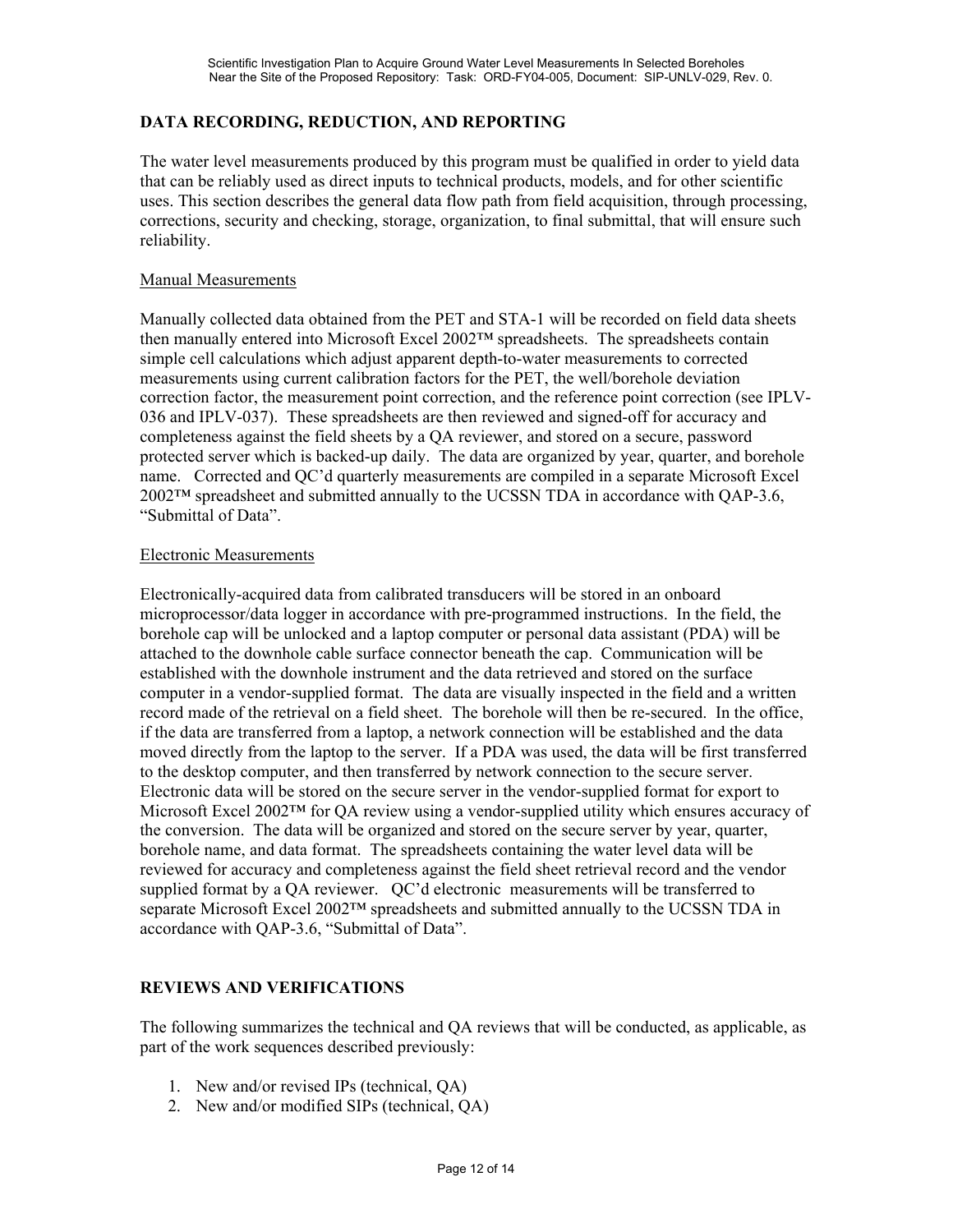- 3. Verification of "Depth-to-Water Field Sheets for Steel and Electric Tapes" against "Corrected Depth-to-Water Measurement and Water Level Altitude Work Sheets" (technical)
- 4. Verification of "Field Sheet for Digital Pressure Transducer Data Extraction" against spreadsheets containing reports of electronic generated data (technical)
- 5. Calibration records for PET-1 and PET-2 (technical)
- 6. Field calibration records for electronic measurement instruments developed prior to deployment and at the time of instrument removal (technical)
- 7. Compiled ground water level data and Technical Reports submitted to the TDA or to the DOE Technical Data Management System (technical and QA)

## **RECORDS AND SUBMITTALS**

The following summarizes the QA records that will be produced and managed in accordance with QAP-17.0, "Quality Assurance Records", as part of the work sequences described previously:

- 1. Corrected and QC'd quarterly ground water level measurements compiled in Microsoft Excel 2002™ spreadsheets and submitted annually to the UCSSN TDA. These will be acquired and managed in accordance with IPLV-037 QAP-3.4.
- 2. QC'd electronic ground water level measurements compiled in Microsoft Excel 2002™ spreadsheets and submitted annually to the UCSSN TDA. These will be acquired and managed in accordance with IPLV-038 and QAP-3.4.
- 3. Technical Reports will be prepared in accordance with QAP-3.4, "Technical Reports".
- 4. Other records specified as QA records in applicable IPs and QAPs.
- 5. Non-Q quarterly progress reports provided as a submittal but not as a QA record.

### **REFERENCES**

Boucher, M.S. Precision and Accuracy of Manual Water-Level Measurements Taken in the Yucca Mountain Are, Nye County, Nevada. U.S. Geological Survey Water Resources Investigation Report 93-4025. 18 p.

Ervin, E.M., et al. Revised Potentiometric Surface Map, Yucca Mountain and Vicinity, Nevada. U.S. Geological Survey Water Resources Investigation Report 93-4000, 18 p.

Fenelon, J.M. and M.T. Moreo. Trend Analysis of Ground-Water Levels and Spring Discharge in the Yucca Mountain Region, Nevada and California, 1960-2000. U.S. Geological Survey Water Resources Investigation Report 02-4178.

O'Brien, G. Earthquake Induced Water Level Fluctuations at Yucca Mountain, Nevada, June 1992. U.S. Geological Survey Open File Report 93-73, 12 p.

Page, H.S. Final Technical Report: Ground Water Level Measurements in Selected Boreholes Near the Site of the Proposed Repository (2002 Data). Prepared by Harry Reid Center for Environmental Studies – UNLV for the U.S. DOE/UCCSN Cooperative Agreement Number DE-FC28-98NV12081, Task 28, Document ID TR-03-014, Rev. 0.